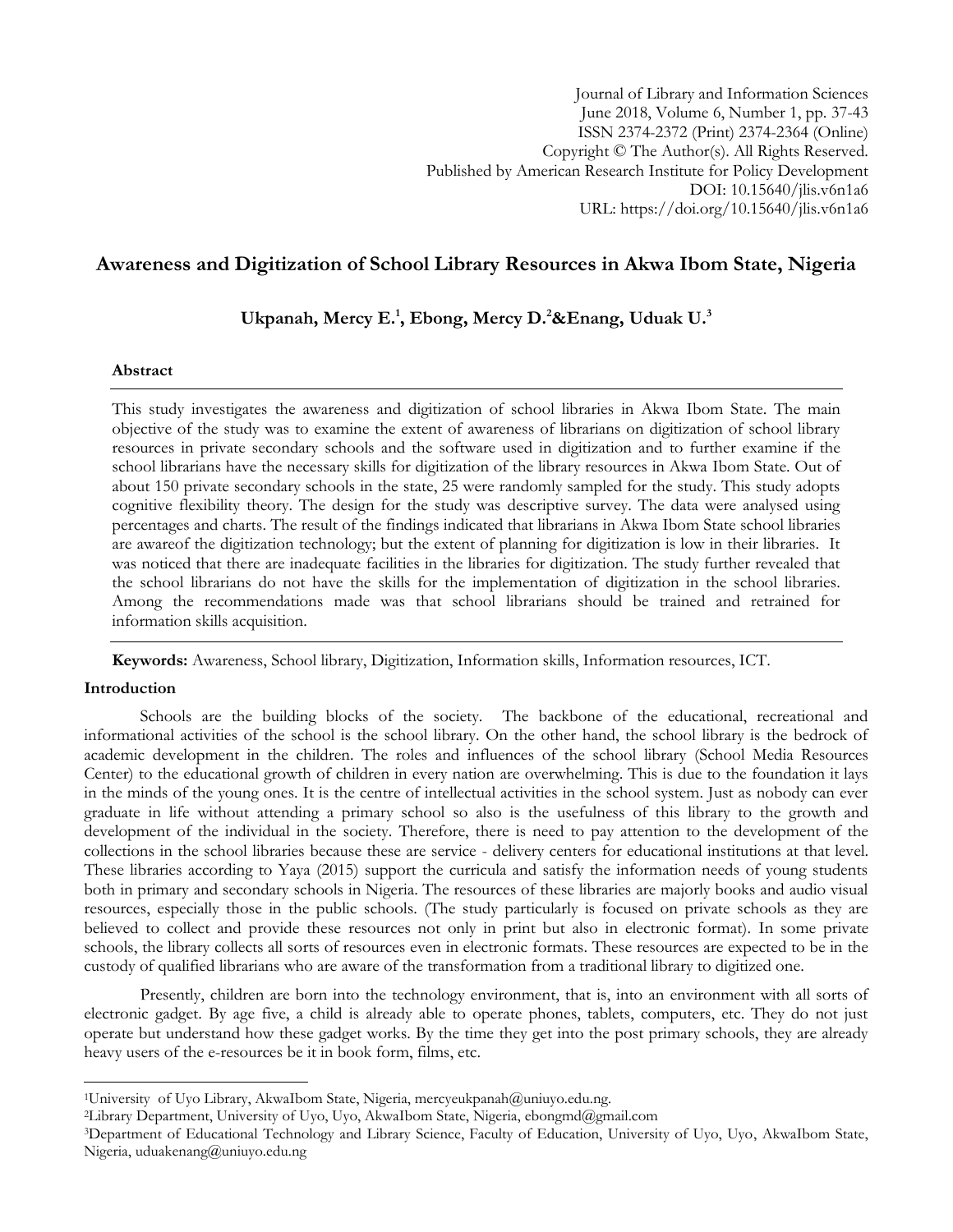Therefore, the school environment which the library is part of is expected to provide these facilities to attract these students to the use of library facilities. With this in mind, the need for digitization of school library resources cannot be overemphasized since it is a widely accepted fact that the development of good values and wealth depends to a great extent on the development of school libraries in a nation.

Digitization is a new upbringing for achieving any library's goal. It necessitates the implementation of information and communication technology (ICT) innovations in the capturing, storing, organizing and conservation of media resources in libraries. It is a procedure that guarantees an excellent library and information service delivery. Library digitization is a development by which information resources in libraries are transformed from the print format to electronic formats. It is an essential activity in the modern libraries (Ndum, Ebong & Gilean, 2012). Digitizing the resources of the school library will however enhance access, visibility and effective utilization of the resources. It will also be a guide to the parents who will use the opportunity to help in training their children at home on the use of library resources. This will not be sufficient, if the librarians in these libraries are not ICT compliant, competent and sufficiently exposed to the new trends in technology, to be able to keep and provide necessary services to these digitized students in the library.

### **Objectives of the Study**

The following objectives guided the study:

- 1.To find out the awareness level of the school librarians on digitization of private school library resources in Akwa Ibom State.
- 2.To find out the extent to which ICT facilities are available for digitization in private school libraries in Akwa Ibom State.
- 3.To find out the level of ICT competency of the school librarians in AkwaIbom State

#### **Research Questions**

The following research questions were answered in the study:

- 1.What is the awareness level of the school librarians on digitization of private school library resources in Akwa Ibom State?
- 2.To what extent are ICT facilities available in private school libraries for digitization in Akwa Ibom State?
- 3.What is the ICT competencies level of school librarians in private schools in Akwa Ibom State?

#### **Statement of the Problem**

One of the strategic objectives of any library system is to preserve and conserve information resources for the future posterity of educational development. Today, this depends on application of modern technology. Digitization is one aspect of technology that preserves and conserves information resources. School library resources are relevant information resources to be digitised for posterity, this is because, its uses enhance the realization of overall objective of teaching and learning. They contain lot of new ideas, innovations in certain subject areas to boost students' academic achievement. They give insight into the developments/trends in specific areas. They are meant to motivate students to progress in their academic endeavours. The problem of low performance of secondary school students in their academic pursuits may be occasioned by inadequate; inappropriate acquisition and preservation of these school library resources which has been a serious concern to parents and education stakeholders. The problem seems to be getting worse now with the recent economic recession at hand where parents cannot afford to acquire relevant information resources for their wards. The school library is supposed to be students' university. However, the traditional method of preserving these school library resources is inefficient in Nigerian school libraries. This development may engender learning thus, making learning to become passive and students become less creative, receptive to problem-solving and no longer used to critical thinking. This may likely affect the performance of students in different subject's areas. Besides, some of these information resources are decaying in library shelves and the school libraries have no proper way of preserving them. The digitization of these resources will preserve these endangered library resources; improve efficiency of information search mechanisms, and improve access to students and teachers. But, the digitization projects in Nigerian school libraries are not spreading fast and as such most school libraries and education stakeholders seem not to be aware of digitization processes.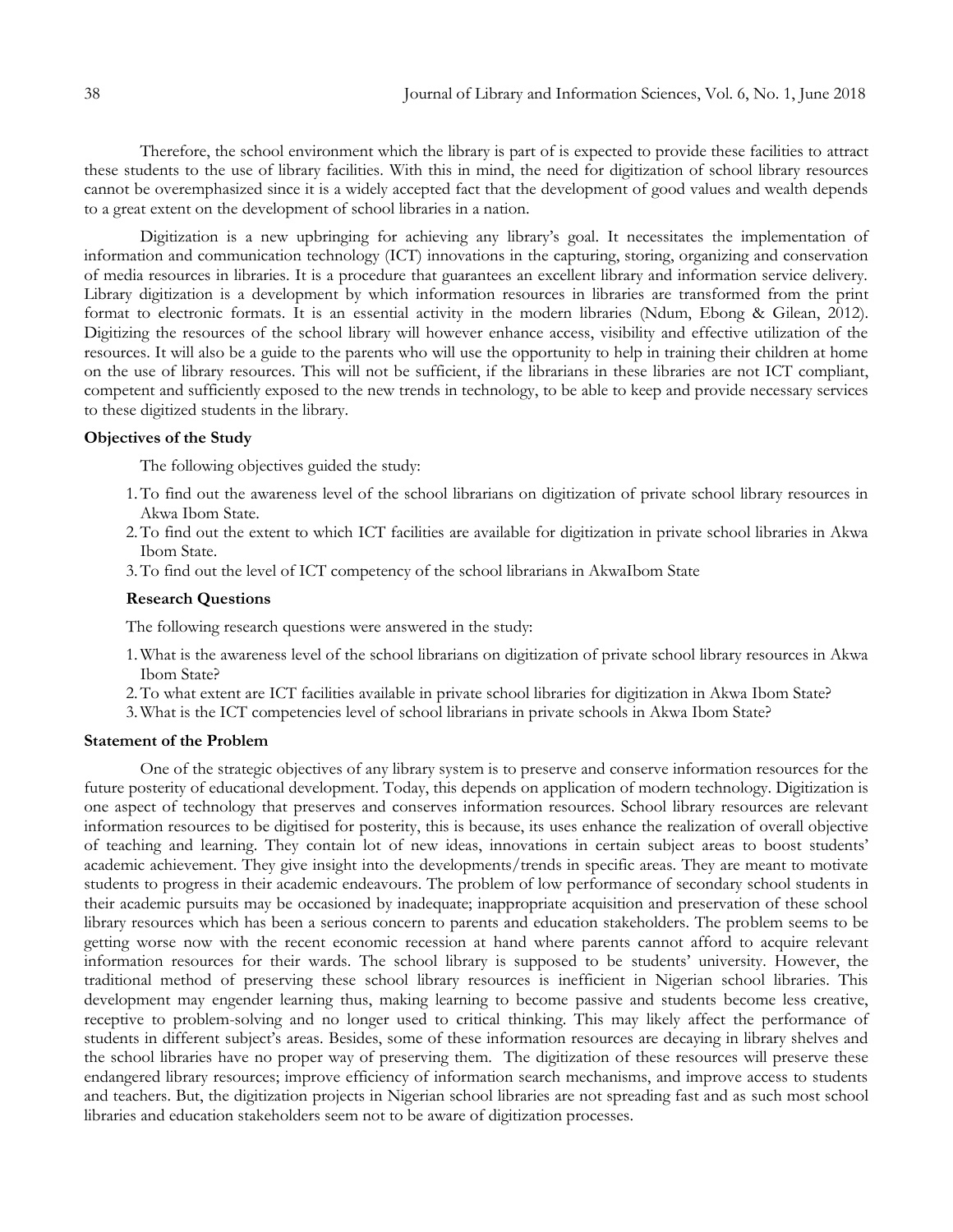The concern therefore is, are the school librarians aware of the digitization technology? and do they have the competencies necessary for digitization of library resources? This study seeks to investigate the extent of awareness of digitization of school library resources in Akwa Ibom State.

#### **Theoretical Framework**

This study adopts cognitive flexibility theory as reported by Fabunmi and Fabunmi (2006). This theory was propounded by Spiro, Vispoel, Schmitz, Samarapungavan & Boeger in 1987 and updated by Spiro, Coulson, Feltovich & Anderson in 1988. The cognitive flexibility theory has the following goals (1) helping people to learn important, but difficult subject matter; (2) fostering adaptively flexible use of knowledge in real-world settings; (3) changing underlying ways of thinking, that is, epistemological beliefs and habits of mind; and (4) developing hypermedia learning environments to promote complex learning and flexible knowledge application. The theory employs the multiple knowledge representations approach.

This theory is suitable to the study because according to Fabunmi and Fabunmi (2006) several users can use the same library material the same time and in different locations, without disturbing each other. The use of the digital library is also very flexible. Library users are not restricted to the official library hours of a conventional library. The digital library permits random access to library materials. This enables learners to consult wide variations of learning materials at their convenience, thus making learning easy. The library users consult library materials with the hope of learning from them; hence the cognitive flexibility theory is very suitable for illustration, as it is a learning theory.

## **Literature Review**

The advancement in educational sector and in the libraries is amalgamated concepts, both being essentially and closely related to each other. None survives without the other. (Etim, Ebong & Gilead, 2012). The school library according to Colorado Department of Education (CDE) (2014) is "a dedicated facility located in and administered by the school that provides at least the following: an organized, circulating collection of printed and/or audio-visual and/or computer-based resources, or a combination thereof; paid staff; an established schedule during which services of the staff are available to students and faculty; instruction on using library materials to support classroom standards and improve student research and literacy skills."In a nutshell, this means the school library must not only have organized and circulating resources but also staff who are well paid to provide the needed services. Well paid staff will go extra miles to assist the students and make sure that the library and the resources are effectively and efficiently used.

According to UNESCO/IFLA Manifesto on school library (1999), the school library provides information and ideas that are fundamental to functioning successfully in today's information and knowledge-based society. The school library equips students with life-long learning skills and develops the imagination, enabling them to live as responsible citizens. The school library offers learning services, books and resources that enable all members of the school community to become critical thinkers and effective users of information in all formats and media. The goal of all school libraries is to develop information literate students who are responsible and ethical participants in the society. Information literate students are competent self-directed learners who are aware of their information needs and actively engage in the world of ideas. To stress on the importance of the school library, Bello (2013) reiterated that the library is one of the most significant arm of a school and the major objective is to make information resources available to support the school's curriculum and to promote reading.

The library setting encourages self-directed learning. The library environment according to Cohn, Kelsey &Fiels (as cited by Bello, 2013) fosters cooperation and group work. In addition to these, the school library also provides services such as: teaching the skills of using and appreciating books; developing interest in reading through story hour, book talks and group activities; creating awareness for library collection through displays and preparation of book list; working with teachers to plan class assignment and project that will require the use of library resources to complete the task; encouraging the use of skills in design, creative writing, production and use of instructional media to teachers and pupils; creating a circulate system that will facilitate the effective use of learning resources in the school library; and production of instructional materials.

Unfortunately, the story of school library today is different. Almost all the public schools in Nigeria, AkwaIbom State inclusive can only boast of rooms kept aside to store the available books in the school, man by nonlibrarians or para-professionals but of course not opened for utilization by the students.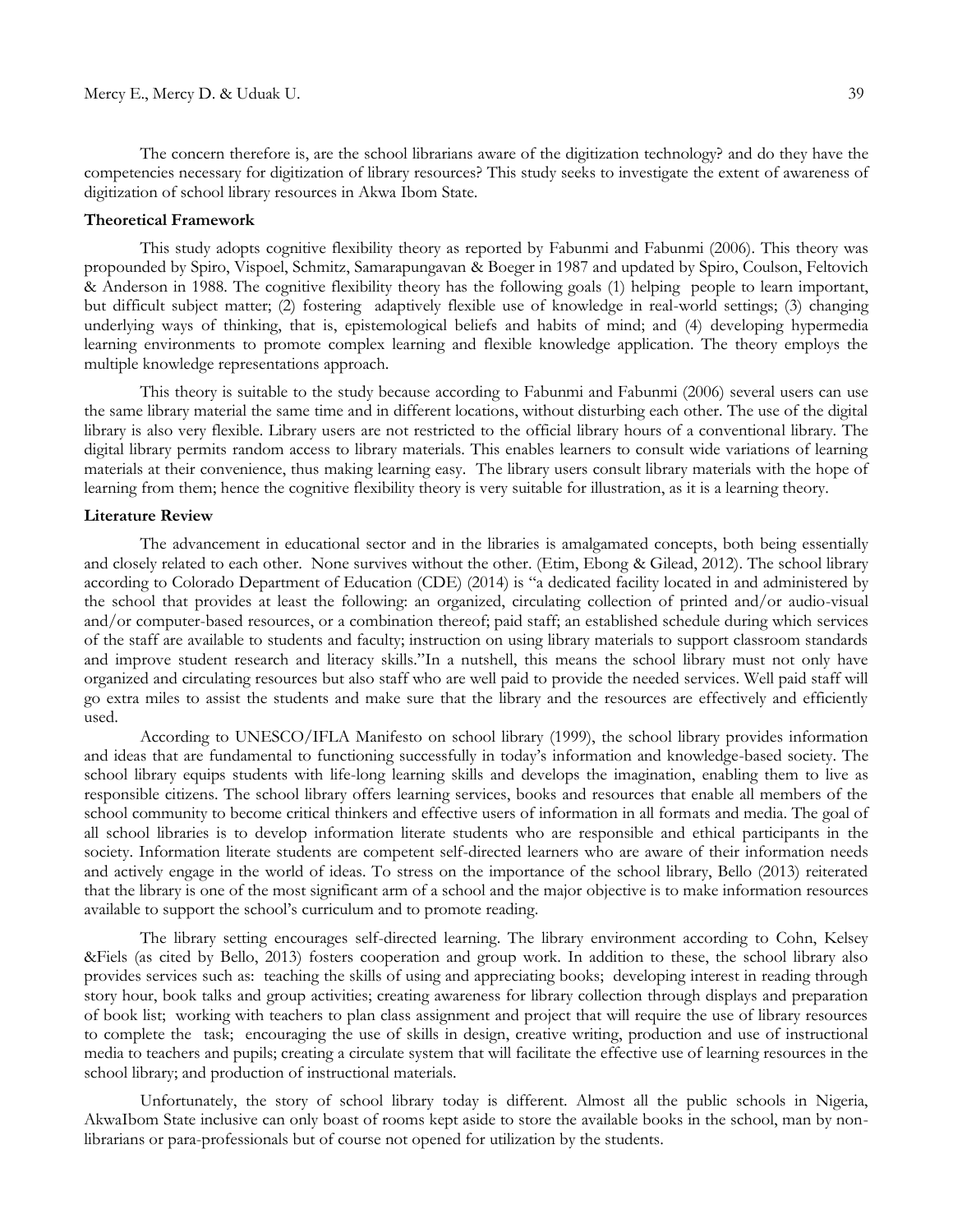Even when opened, the students are not encouraged to use them. From observations, all hope is not lost as the prerequisite for running a private school is the establishment of a standard school library for teaching, learning and recreation of the students. The library does not only acquire print resources but also non-print and with the technology age some of these libraries are ready to go digital. It is not enough to establish a library that is well equipped and ready to digitize but those who man these libraries must be aware of the digitization trend and its technology. Awareness is the knowledge about something that exists or understanding of a situation or subject at the present time based on information or experience (Ani and Ahiauzu, 2008). It can also be seen as knowledge or perception of a situation, fact, consciousness, recognition, realization, grasp and acknowledgement concerned about and well-informed interest or familiarity in a particular situation or development. Awareness is core to usage of digital information resources. Awareness of the changes in technology in recent years according to Tsakomas and Papatheodorou (as cited by Akpojotor, 2016) has dramatically altered how information is accessed, stored and disseminated. Awareness can create room for a lot of things even library digitization.

Library digitization is a new environment for achieving an old goal.It is an old goal in the sense that it entails the adoption of technological innovations in the capturing, storage, organization and preservation of library and information resources. It is a process that ensures effective library and information service delivery. Library digitization is a process through which library materials are converted from the hard copies to electronic copies. Digitization is an integral part of the library's activities. According to National Library of Australia (as cited by Etim, Ebong& Gilead, 2012), digitization is a process of creating digital surrogates (version) of analogue materials from the library's collection. Activity cycle for digitization includes: capturing, storage, management and long term preservation and most importantly disseminating these digitized information in the libraries for the information society. This technology enhances ease of access to information resources globally without physical barriers. In the African context, digitization refers to "conversion of non-digital materials to digital form (Tsebe, 2005). Digitization removes physical barriers and for today's students, who derive satisfaction in gadget fidgeting, find these resources most interesting to utilize in digital format.

#### **Research Methodology**

The design for the study was descriptive survey. Akwa Ibom State, Nigeria was the study area. Akwa Ibom State shares boundaries with Cross River State in the North, Abia State in West, Rivers State in the South and Cameroon in the East. Akwa Ibom State is one of the 36 States in Nigeria. The state has a department called Ministry of Education that takes charge of education matters. This Ministry of Education is sub-divided into eight educational zones for easy management and supervision of secondary schools. The population of the study was all school librarians in private secondary schools in Akwa Ibom State. Private schools were used for the study because it is assumed they have ICT facilities and also have in their employ librarians/paraprofessionals. Out of 150 private schools, 25 schools were purposively sampled because they had qualified school librarians (First degree in Library and Information Science) for the study. A structured questionnaire titled "Awareness and Digitization of Library Resources Questionnaire" (ADLRQ) was developed and used for data collection. The questionnaire was divided into three sections. Section A sought information on librarians' awareness of digitization technology; Section B sought information on availability of information and communication technology facilities and section C sought information on librarians' competency level. The obtained data from the questionnaire were used for analysis. The data were analyzed using simple percentages and charts.

#### **Results and Discussion of Findings**

The 25 school librarians responded to all the items in the questionnaire. The results for answering research questions 1, 2 and 3 raised are summarized below.

| S/N           | Items                                                       | Yes $\frac{0}{0}$ | No $\left(\frac{0}{0}\right)$ |
|---------------|-------------------------------------------------------------|-------------------|-------------------------------|
| 1.            | I am aware of digitization technology available for school  | 18(72)            | 7(28)                         |
|               | libraries                                                   |                   |                               |
| $\mathcal{D}$ | I am aware of digitization software used in digitization of | 6(24)             | 19(76)                        |
|               | library resources                                           |                   |                               |
| 3.            | There are plans to digitize my school library's collections | 2(8)              | 23(92)                        |
| 4.            | The school management is aware of the digitization          | 21(84)            | 4(16)                         |
|               | technology available for school libraries                   |                   |                               |
|               |                                                             |                   |                               |

**Table 1:**School Librarians' Awareness of Digitization Technology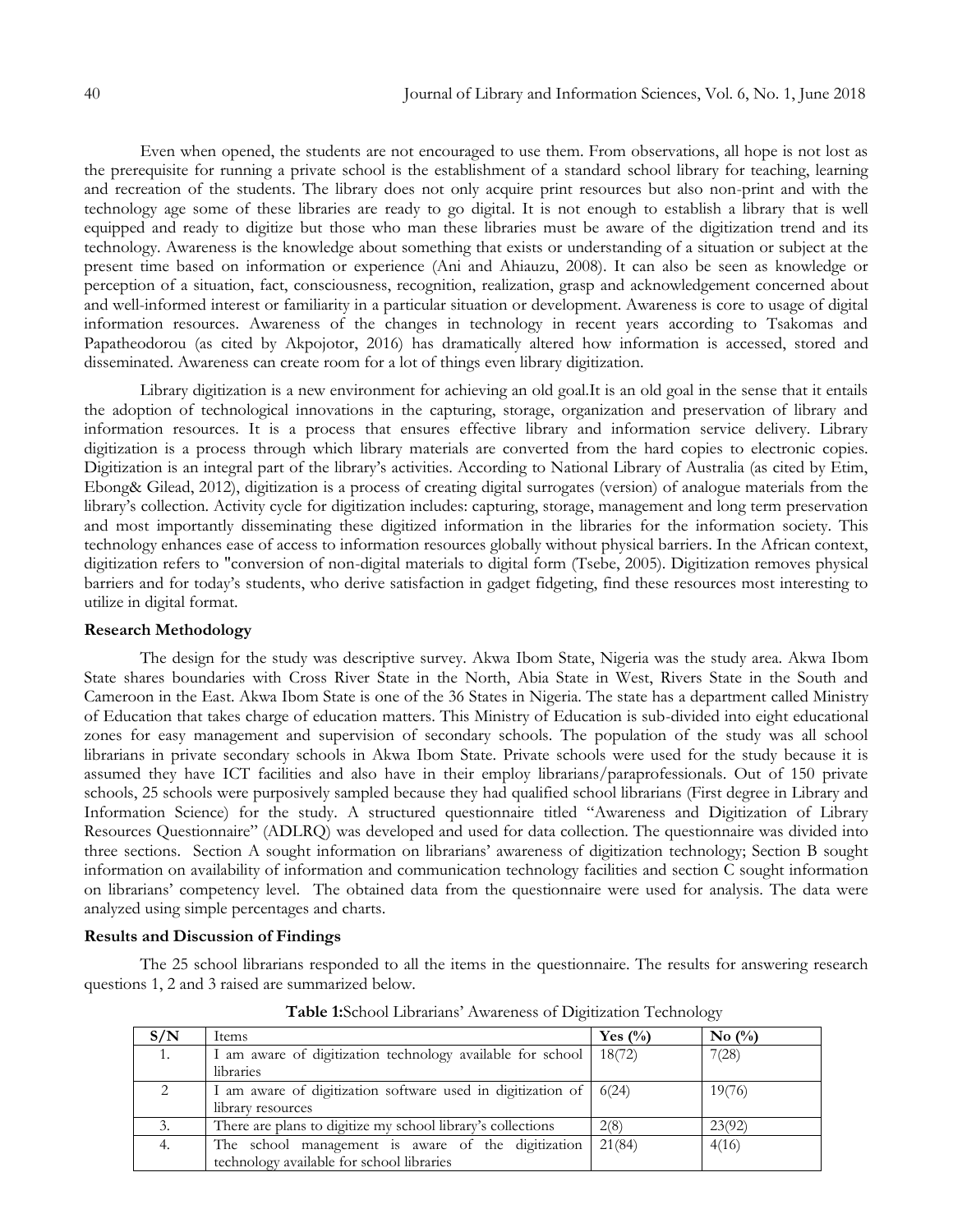

Table 1 and chart provided above indicated that the school librarians' awareness of digitization technology is high with the score of (72%) while only 28% show lack of awareness of digitization technology available to them in the school libraries. 24% of the school librarians agreed that they are aware of the digitization software. On the other hand, majority of the schools' librarians lack the awareness. Only 8% of the respondents agreed that there are plans to digitize the collections of their library, while a greater percentage (92%) responded that there are no plans to digitize the collections of their libraries. Positively, majority of the respondents affirm 84% that the schools' management are aware of the digitization technology available for school libraries.

| S/N | Items                             | Available | Not Available |
|-----|-----------------------------------|-----------|---------------|
| 1.  | Computers                         |           |               |
| 2   | Scanners                          |           |               |
| 3.  | Photocopying machines             |           |               |
| 4   | Printers                          |           |               |
| 5   | Digital Cameras                   |           |               |
| 6   | Stabilizers                       |           |               |
| ¬   | Uninterruptible power supply(UPS) |           |               |
| 8   | Internet facilities               |           |               |
| Q   | Web Cam                           |           |               |
| 10  | <b>Barcode Readers</b>            |           |               |

**Table 2:** ICT Facilities' Availability in School Libraries

Table 2 shows the availability of ICT facilities such as computers, scanners, stabilizers, Uninterrupted Power Supply(UPS)and internet facilities and also indicated that photocopying machines, printers, digital cameras and web cam are not available in these libraries.

**Table 3:**ICT Competency Level of School Librarians on Digitization

| <b>Twore offer competency hever of outbol monuments on Digital Action</b> |                              |           |                |  |  |
|---------------------------------------------------------------------------|------------------------------|-----------|----------------|--|--|
| S/N                                                                       | Items                        | Frequency | Percentage     |  |  |
|                                                                           |                              |           | $\binom{0}{0}$ |  |  |
|                                                                           | Computer literacy skills     | 20        | 80             |  |  |
| 2.                                                                        | Book-marking skills          |           | 12             |  |  |
| 3.                                                                        | Internet surfing skills      | 16        | 64             |  |  |
|                                                                           | Characterization skills      |           | 8              |  |  |
|                                                                           | Signing of digital signature |           | 12             |  |  |
| 6.                                                                        | Web-linking                  |           | 20             |  |  |
|                                                                           | Online Cataloguing           |           | 16             |  |  |
| 8.                                                                        | Information retrieval skills |           | 52             |  |  |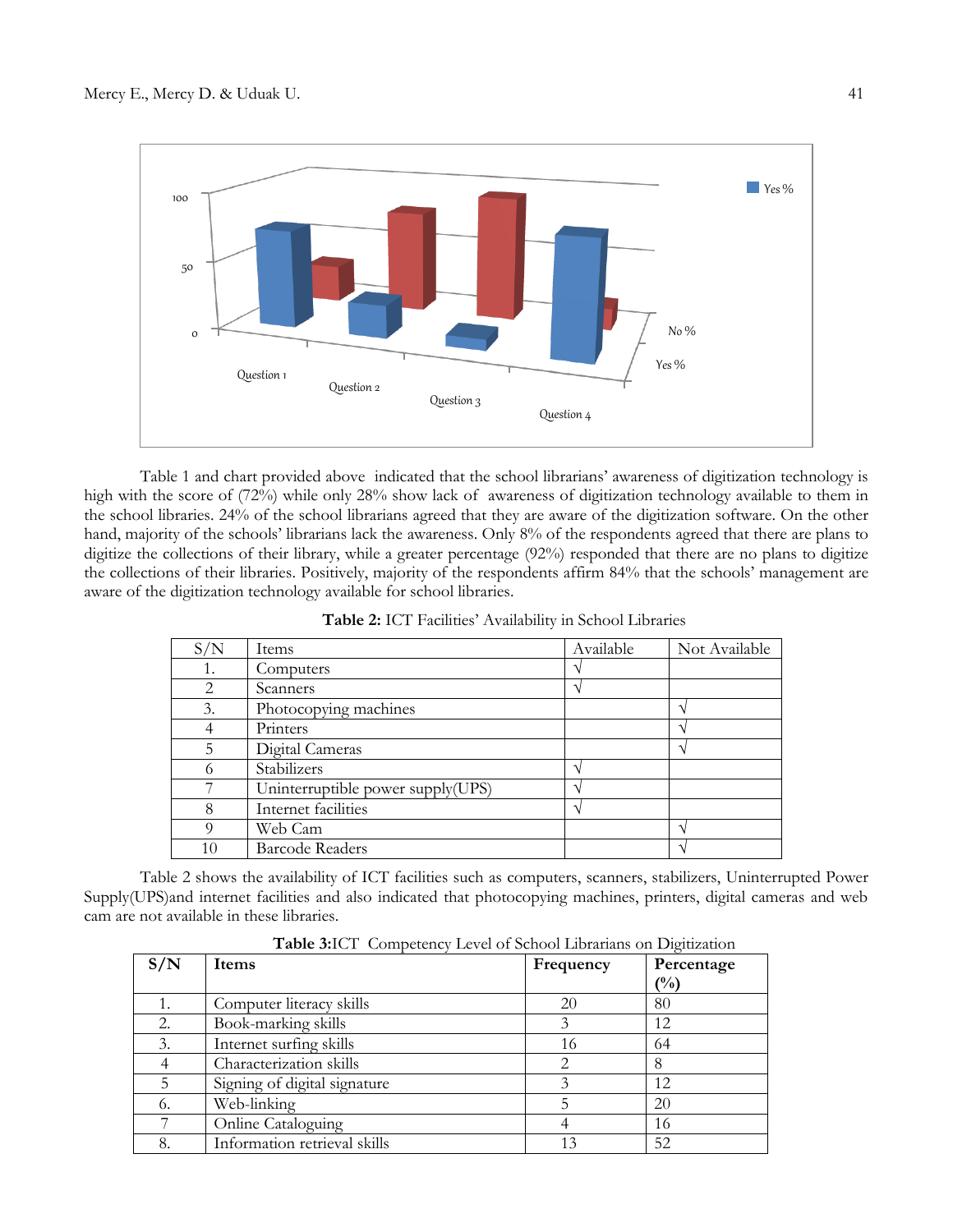

Table 3 and the chart above show the level of proficiency of school librarians digitization skills' competency. One can infer from the table that the school librarians' computer literacy skill is very high at 80%, high Internet surfing skills (64%) and information retrieval skills (52%). The result also shows that the librarians have low bookmarking skills at 12%. Similarly, signing of digital signature (12%), web linking (20%) and online cataloguing skills(16%).

## **Discussion of Findings Awareness Level of Digitization Technology**

The findings from the study have established that a greater percentage of school librarians in private secondary schools in Akwa Ibom State are aware of the digitization technology in libraries. But they are not aware of the digitization software that are available for the digitization of school library resources. Equally noted is that, the management of these schools are aware of the digitization technology available for their school libraries but they have no plans to digitize their collections. This is a serious concern for the school libraries that are directly managed by their proprietors. This corroborates with Bello (2013) views that, most computerized systems in school libraries failed because of administrative bottle necks from the parent organizations. This implies that the non readiness to digitizeby the schools' management is a serious impediment to the implementation and functionality of digitization project in school libraries.

## **Availability of Facilities for Digitization**

The findings revealed that there are some indications of the availability of ICT facilities in the library but the facilities like digital camera and scanners that would really enhance digitization are not available in the libraries.This is also in line with a research carried out in Ekiti State, Nigeria, by Adeyemi and Olaleye (2010) who noted that many schools in Ekiti State are deficient in the availability of relevant information and communication technology (ICT) equipment and facilities. This is an indication that ICT materials are not vigorously provided for the schools and it suggests that, the State is not fully ready to imbibe digitization technology. This agrees with Pandey and Misara (2014) that the inadequate technology infrastructures constitute serious bottleneck to digitization in Africa.

## **Librarians' ICT Competency Level**

The study also revealed that most of the school librarians have computer skills, internet surfing skills but do not have the skills on bookmarking, online cataloguing web linking, characterization and signing of digital signature which are very important skills that are needed for digitization. This is in relation with Bello (2013) assertion that, lack of technical expertise and support can be very frustrating to the librarians in their service delivery in this electronic age. In a similar research carried out at the University of Lagos, Nigeria, Okiki (2011) reported the following challenges of e-learning to include but not limited to high cost of hardware in Africa; computer technology illiteracy among the students. All these affect the ease of the learning process.